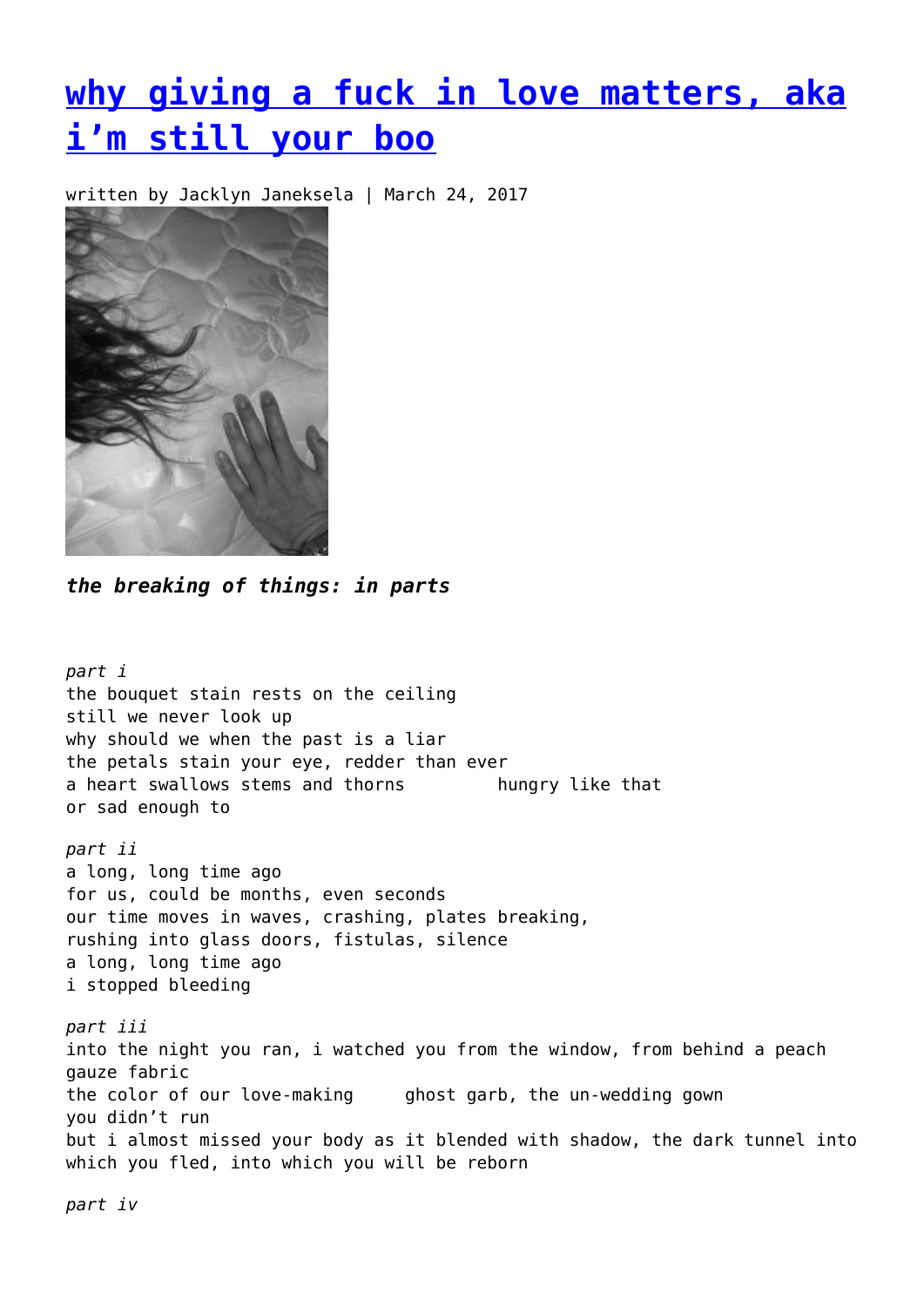a cat licks my face searching for the last vestige tonguing ghosts we are almost identical she purrs against the moon points to a chart that says all water signs touch earth, the bay sexing in natural resolve *part v* you cradled my face in your hands for the last time sleep laid us heavy on, between above as below your nail peeling back just enough to be the cure the butter curling of your face against mine *part vi* each slip of something through your fingers part vii each street we step on like a vein –bruised *part viii* the mind rummages boxes rooms, vena cava, artery you squatting over yet another suitcase zipping, a cloud –the size of our mutual existence, covers the entire sky blacking *part ix* who are you but a version of me, penis-ready ready-mades, we've fixed against bone to make flesh, we've fixed into flesh to sift out tears Portishead version of a song we could never become *part x* a house full of branches does not make a tree here a root once touched foot, clung here a boy once loved a girl or other way around upside-down leaves fall, leave, fall, leave, just leave the wood door pushes closed the wind of a body we once build *part xi* the corridor echoes eleven-eleven, gloom kisses itself into a twin bed

*pairings of an unpair*